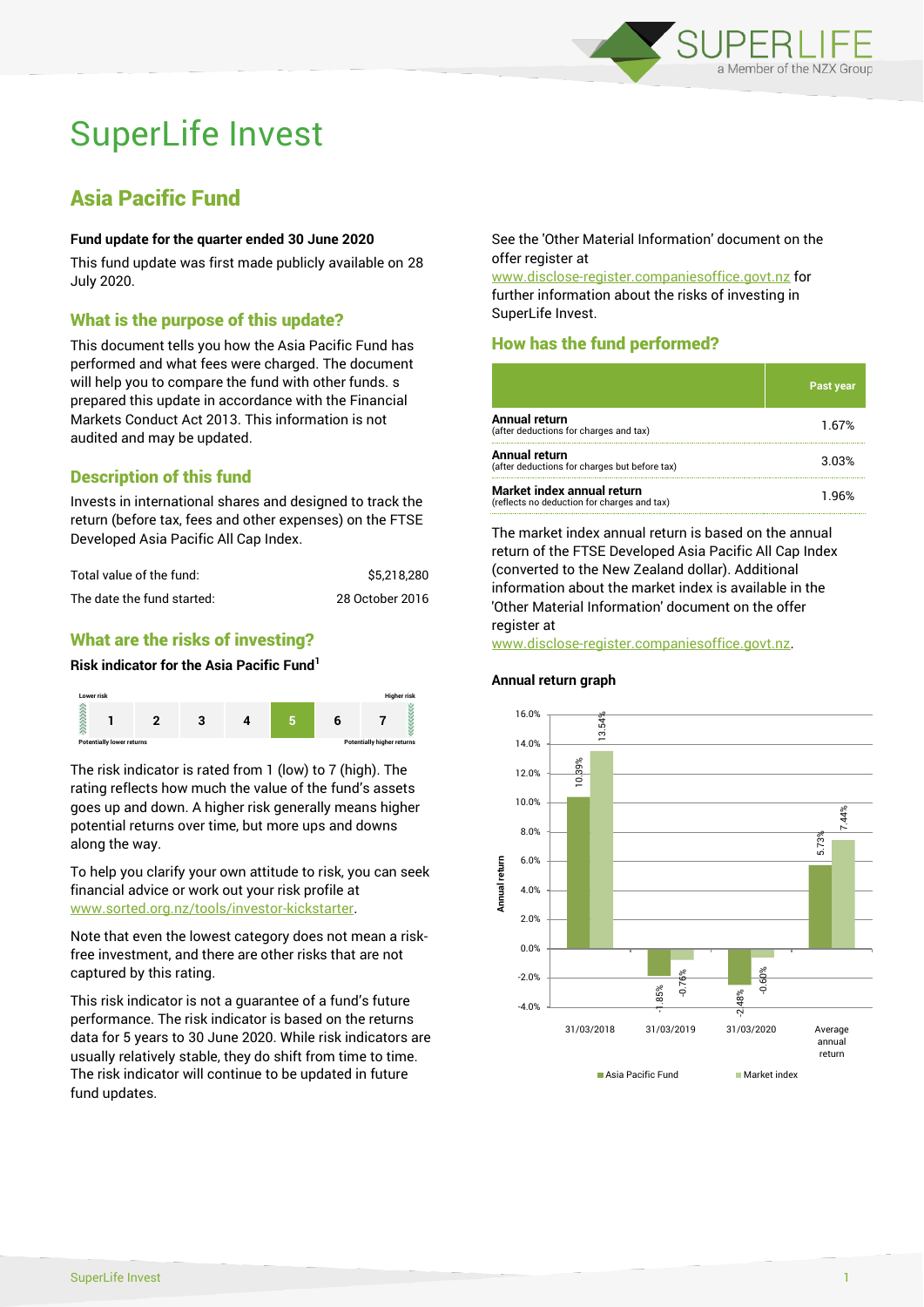

This shows the return after fund charges and tax for each year ending 31 March since the fund started. The last bar shows the average annual return since the fund started, up to 30 June 2020.

**Important:** This does not tell you how the fund will perform in the future.

Returns in this update are after tax at the highest prescribed investor rate (**PIR**) of tax for an individual New Zealand resident. Your tax may be lower.

# What fees are investors charged?

Investors in the Asia Pacific Fund are charged fund charges. In the year to 31 March 2020 these were:

|                                                       | % per annum of fund's<br>net asset value |  |
|-------------------------------------------------------|------------------------------------------|--|
| <b>Total fund charges</b>                             | በ 49%                                    |  |
| Which are made up of:                                 |                                          |  |
| <b>Total management and administration</b><br>charges | 0.49%                                    |  |
| Including:                                            |                                          |  |
| Manager's basic fee                                   | 0.49%                                    |  |
| Other management and<br>administration charges        |                                          |  |
| Other charges                                         | Dollar amount per investor               |  |
| Administration fee                                    | \$12 per annum                           |  |

Investors may also be charged individual action fees for specific actions or decisions (for example, if an investor has a financial adviser and has agreed to pay a fee to the adviser for providing financial advice). See the Product Disclosure Statement for SuperLife Invest for more information about those fees.

Small differences in fees and charges can have a big impact on your investment over the long term.

GST is included in the fund charges set out above.

# Example of how this applies to an investor

Jess had \$10,000 in the fund and did not make any further contributions. At the end of the year, Jess received a return after fund charges were deducted of \$167 (that is 1.67% of her initial \$10,000). Jess paid other charges of \$12. This gives Jess a total return after tax of \$155 for the year.

## What does the fund invest in?

#### **Actual investment mix**

This shows the types of assets that the fund invests in.



#### **Target investment mix**

This shows the mix of assets that the fund generally intends to invest in.

| <b>Asset Category</b>        | <b>Target asset mix</b> |
|------------------------------|-------------------------|
| Cash and cash equivalents    |                         |
| New Zealand fixed interest   |                         |
| International fixed interest |                         |
| Australasian equities        |                         |
| International equities       | 100.00%                 |
| Listed property              |                         |
| Unlisted property            |                         |
| Commodities                  |                         |
| Other                        |                         |